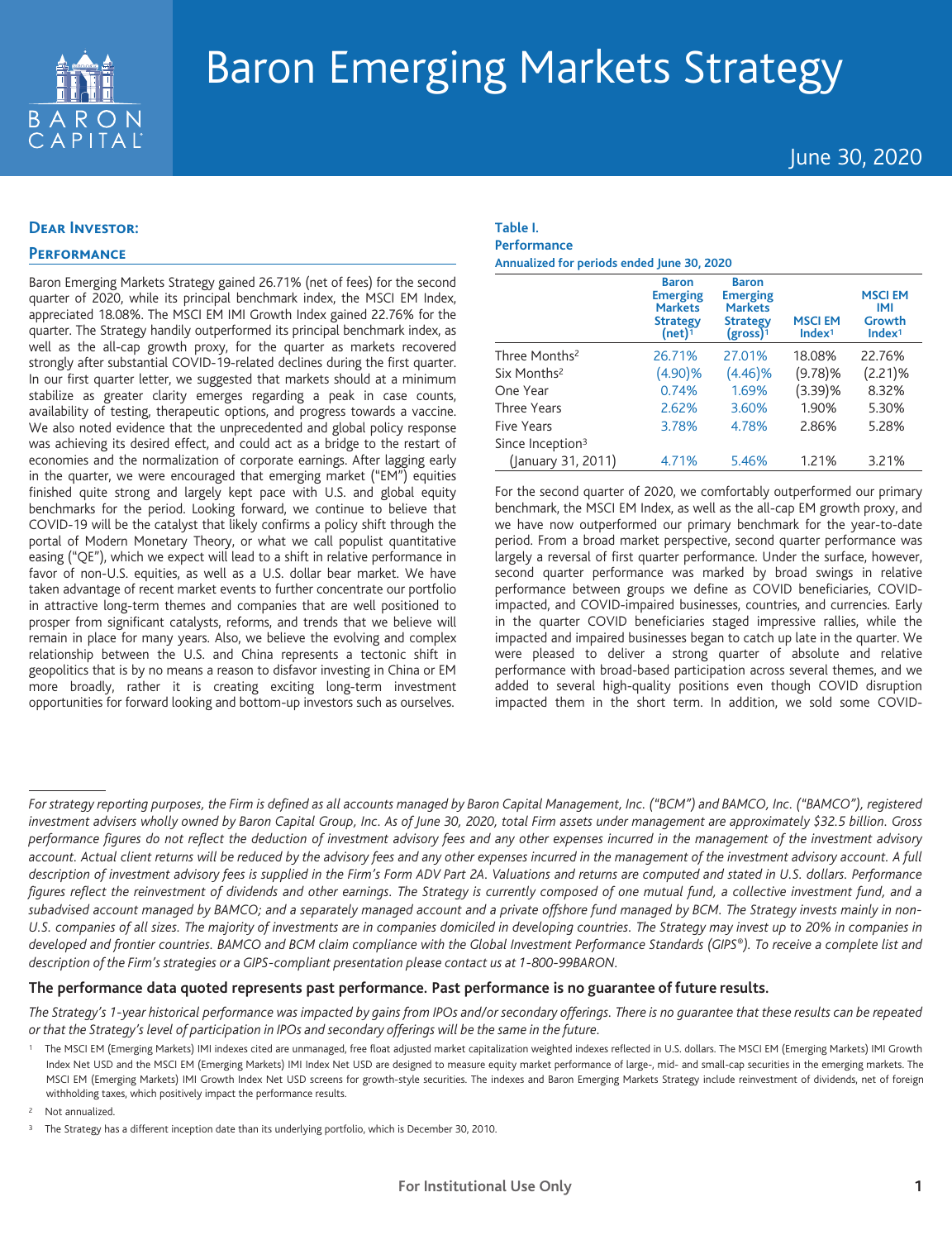impaired investments, such as airlines, late in the quarter on strength, thereby upgrading the overall portfolio quality in a post-COVID context. While we had solid performance and stock selection across the portfolio, from a sector perspective our Information Technology investments, led by our mobile e-commerce and cloud/SaaS software themes (**Glodon Company Limited**, **Kingdee International Software Group Co. Ltd.**, and **Kingsoft Corporation Ltd.**) and Brazilian fintech (**PagSeguro Digital Ltd.** and **StoneCo Ltd**.) contributed the most. In addition, strong stock selection in the Financial sector, led by our India wealth management and consumer finance theme (**Max Financial Services Limited**, **Bajaj Finance Limited**, and **Edelweiss Financial Services Limited**), as well as our capital marketsrelated investments in Brazil (**B3 S.A. – Brasil, Bolsa, Balcao** and **XP Inc.**), contributed to strong relative performance. From a country perspective, strong stock selection in China, driven by our China value-added/ localization theme (**Zai Lab Limited**, **China Tourism Group Duty Free Corporation Limited**, **Hua Hong Semiconductor Limited**, **Sino Biopharmaceutical Ltd.**, and **GDS Holdings Limited**), as well as in India and Brazil, our two largest overweight countries, contributed the most. Our underweight position in the Materials sector and our modest cash position in a strong market detracted from relative performance.

## **Table II.**

**Top contributors to performance for the quarter ended June 30, 2020**

|                                                   | Percent<br><b>Impact</b> |
|---------------------------------------------------|--------------------------|
| Tencent Holdings Limited                          | 1.38%                    |
| Zai Lab Limited                                   | 1.30                     |
| Reliance Industries Limited                       | 1.18                     |
| China Tourism Group Duty Free Corporation Limited | 0.99                     |
| PagSeguro Digital Ltd.                            | 0.96                     |

**Tencent Holdings Limited** operates the leading social network and messaging platforms in China (QQ, WeChat), the largest online entertainment and media business in China, and the largest online PC and mobile gaming business in China. Shares of Tencent were up on strong first quarter results as the pandemic drove increased time spent on Tencent platforms and strong performance in smartphone gaming. Long term, we believe Tencent can grow each of its large business segments for years to come given its track record of execution, scale, and unique and diversified online assets.

**Zai Lab Limited** is a Chinese biotechnology company in-licensing drugs from developed countries to introduce to the Chinese health care market. Shares increased given a favorable reception to its recent in-licensing deal with Regeneron. The deal continues to cement Zai as a partner of choice for Western medicines in the China market. Recent commercial launches of two drugs for cancer treatment by Zai and a strong China health care market broadly should also help drive positive sentiment toward the company, in our view.

**Reliance Industries Limited** is India's leading conglomerate, with business interests that include oil refining, petrochemicals, media, telecommunications, and retail. Shares increased after the company sold a 25% stake in Jio Platforms for more than \$15 billion to a number of strategic and financial investors including Facebook, KKR, and Silver Lake. This is a very large capital raise for an Indian company, and we see it as a vote of confidence by outside investors in Reliance's e-commerce growth opportunity in India. We believe earnings can grow 15%-18% CAGR over the next five years.

**China Tourism Group Duty Free Corporation Limited**, the largest operator of duty-free shops in China, contributed to performance in the quarter on reports of new policies that support the province of Hainan in becoming a free trade center and easing duty-free purchasing restrictions. As the market leader in the duty-free sector, China Tourism Group is poised to capture significant incremental growth, underpinned by domestic travel and consumption upgrade, in our view.

**PagSeguro Digital Ltd.** is a merchant acquirer and digital payments solution provider in Brazil catering primarily to the micro-merchant segment. Shares increased as the company experienced a rebound in payment volumes within its core segment that exceeded investor expectations, demonstrating that the company's clients were more resilient to COVID-19-related business interruptions. We retain conviction in PagSeguro as a leading player in the growing market for electronic payments in Brazil.

#### **Table III.**

#### **Top detractors from performance for the quarter ended June 30, 2020**

|                                                | Percent<br><b>Impact</b> |
|------------------------------------------------|--------------------------|
| Guangzhou Automobile Group Company Limited     | $-0.24%$                 |
| Haitong Securities Co., Ltd.                   | $-0.09$                  |
| Infraestructura Energetica Nova S.A.B. de C.V. | $-0.05$                  |
| China Conch Venture Holdings Ltd.              | $-0.05$                  |
| Golar LNG Ltd.                                 | $-0.05$                  |

**Guangzhou Automobile Group Company Limited** detracted from performance due to the COVID-19 pandemic's negative impact on auto sales and industry profitability in China. Although Guangzhou remains one of the top automakers in China with a strong brand portfolio, we believe increasing competition and a potentially long recovery path will continue to weigh on the stock sentiment. We decided to exit the position.

**Haitong Securities Co., Ltd.** is a securities firm in China primarily focused on brokerage, asset management, and investment banking. Shares declined due to a weaker outlook for brokerage and investment income as suggested by interim operating figures. The announced removal of Haitong from the Hang Seng China Enterprises Index also weighed on shares. We exited our position, as the benefits of China's capital markets reform are taking longer than we anticipated, and company earnings remain tied to market volatility and cyclical factors.

**Infraestructura Energetica Nova S.A.B. de C.V.** is a Mexico-based energy infrastructure firm. It owns natural gas pipelines, an LNG storage and regasification terminal, a gas distribution utility, an electricity generation plant, and renewable energy assets. Shares came under pressure after a regulatory decision to significantly curtail the use and development of renewable electricity generation. We decided to exit our investment due to regulatory uncertainty, which in our view negatively impacts broader business development for both utilities and LNG exports in Mexico.

**China Conch Venture Holdings Ltd.** is an emerging leader in hazardous/ solid waste treatment through its cement co-processing and waste-to-energy projects in China. Shares fell due to weakness in cement prices and a decline in the value of its stake in Anhui Conch Cement. We retain conviction. We think these issues are transitory and related to record heavy rains impacting construction activity in China. We expect the core business, cement co-processing, to grow at a over 20% CAGR and triple in value by 2025, becoming bigger than the company's stake in Anhui Conch.

**Golar LNG Ltd.** is engaged in transportation and regasification of liquefied natural gas. Golar also operates floating liquefaction unit Hilli (FLNG). Shares fell due to continued weakness in the shipping market. We retain conviction.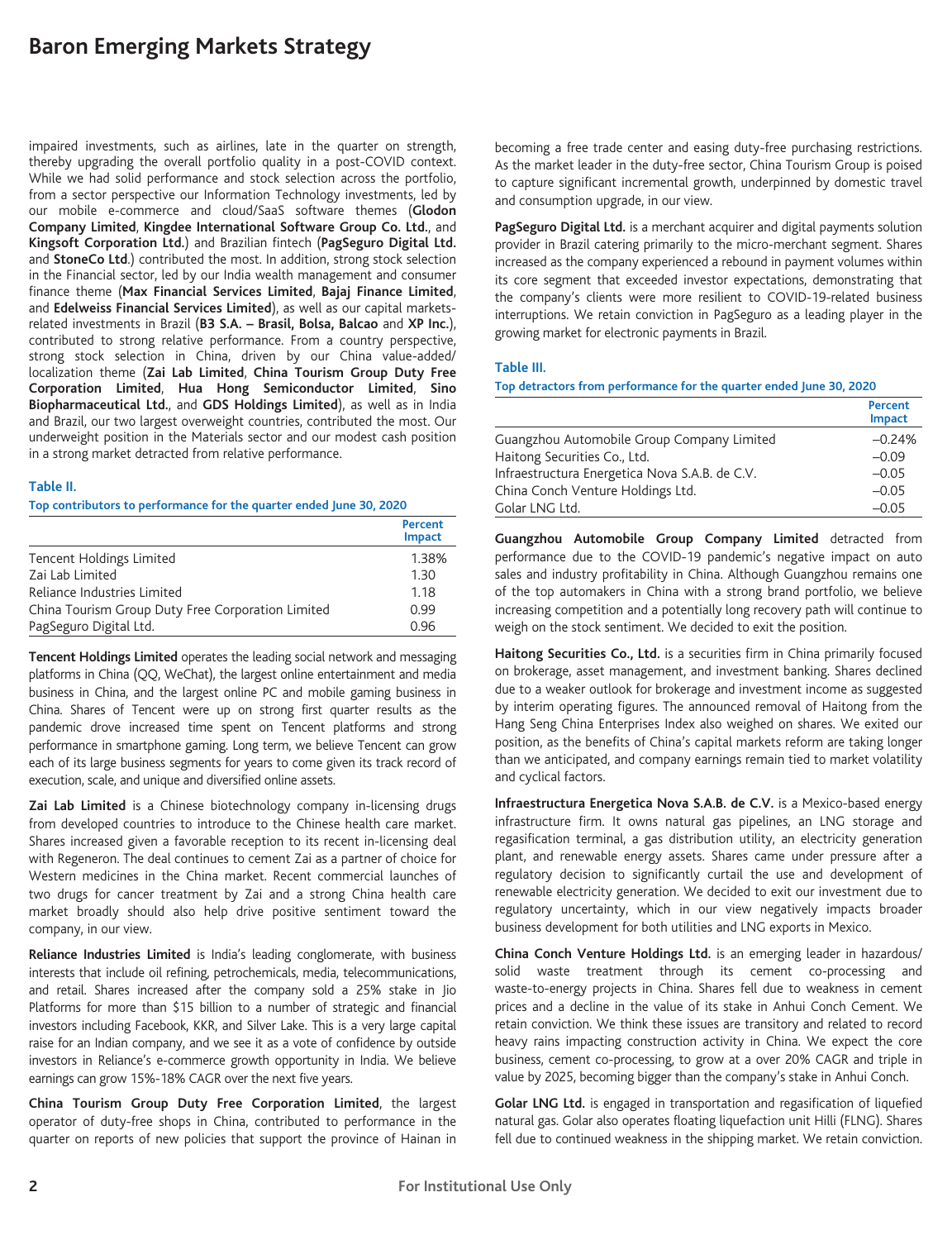Golar has announced plans to spin off its shipping business, and we expect Golar to convert more vessels into FLNG units at attractive returns. We believe Golar is trading below its asset value and can create significant equity value going forward.

## **PORTFOLIO STRUCTURE**

#### **Table IV.**

**Top 10 holdings as of June 30, 2020**

|                                                 | Percent<br>of Net<br><b>Assets</b> |
|-------------------------------------------------|------------------------------------|
| Alibaba Group Holding Limited                   | 5.8%                               |
| Tencent Holdings Limited                        | 5.0                                |
| Samsung Electronics Co., Ltd.                   | 3.4                                |
| Taiwan Semiconductor Manufacturing Company Ltd. | 3.0                                |
| Reliance Industries Limited                     | 2.7                                |
| Zai Lab Limited                                 | 7.4                                |
| <b>GDS Holdings Limited</b>                     | 1.7                                |
| Techtronic Industries Co. Ltd.                  | 1.6                                |
| PagSeguro Digital Ltd.                          | 1.6                                |
| China Conch Venture Holdings Ltd.               | 1.6                                |

## **Exposure by Country**

### **Table V.**

**Percentage of securities by country as of June 30, 2020**

|                      | <b>Percent</b><br>of Net<br><b>Assets</b> |
|----------------------|-------------------------------------------|
| China                | 43.4%                                     |
| India                | 20.0                                      |
| <b>Brazil</b>        | 7.9                                       |
| Taiwan               | 4.6                                       |
| Korea                | 4.6                                       |
| Russia               | 3.5                                       |
| Mexico               | 3.2                                       |
| Hong Kong            | 2.0                                       |
| Philippines          | 1.5                                       |
| South Africa         | 1.3                                       |
| Japan                | 1.0                                       |
| Indonesia            | 0.9                                       |
| Thailand             | 0.7                                       |
| United Arab Emirates | 0.6                                       |
| Argentina            | 0.4                                       |
| Norway               | 0.4                                       |
| Hungary              | 0.2                                       |

*Exposure by Market Cap:* The Strategy may invest in companies of any market capitalization, and we have generally been broadly diversified across large-, mid-, and small-cap companies, as we believe developing world companies of all sizes can exhibit attractive growth potential. At the end of the second quarter of 2020, the Strategy's median market cap was \$12.0 billion, and we were invested 46.3% in giant-cap companies, 40.7% in large-cap companies, 7.0% in mid-cap companies, and 2.0% in small- and micro-cap companies as defined by Morningstar, with the remainder in cash and private securities.

## **Recent Activity**

During a quarter of continued market volatility, we added several new ideas toward existing themes while also increasing portfolio concentration in favor of our highest-conviction investments. Given the economic uncertainty related to COVID-19, we opportunistically exited positions whose earnings potential we deemed impaired for an unquantifiable time owing to disruption in global travel and other related services. We continue our endeavor to modestly reduce the number of positions in the portfolio.

As part of our China value-added theme, we initiated positions in **ZTO Express (Cayman) Inc.**, **S. F. Holding Co., Ltd.**, **Venustech Group Inc**., and **Beijing Oriental Yuhong Waterproof Technology Co., Ltd.** These companies add to our exposure to China software/e-commerce-related investments and broadly to businesses that are innovating and transforming into local champions. ZTO is the largest express delivery company in China (by parcel volume) and is part of the Alibaba Cainiao logistics ecosystem. In our opinion, secular growth in e-commerce and new retail formats will support robust parcel demand over the next decade. ZTO's superior scale, automation, and routing efficiency will also lead to market share gains in a fragmented industry and deliver 20% to 30% earnings growth over the next three years. S. F. Holding is the leading white glove, next-day business express delivery company in China. We believe structural growth in the Chinese services industry will underpin sustained demand for high-quality, time-sensitive parcel delivery services. S. F. Holding's new e-commerce segment, leveraging its best-in-class service, brand, and operating efficiency will drive 20% incremental earnings growth annually in the next three years. Venustech is a leading software services provider focusing on cybersecurity in China. In our opinion, China is in the early stage of a decade-long growth trend in Software-as-a-Service, currently only 10% of the equivalent market penetration versus the U.S. Specifically, cybersecurity is a focus area in China's initiative to localize and be self-sufficient in software development. We believe Venustech, a market leader in providing intrusion detection, firewall, and real-time monitoring solutions, will benefit from favorable government policies and upgrade requirements under the MLPS 2.0 standard and achieve 20% to 30% annual growth over the next five years. Beijing Oriental Yuhong is China's leading producer of waterproofing and other advanced building materials, catering to the real estate and infrastructure sectors. The company has been rapidly gaining market share in a fragmented industry and is now bigger than the next 10 competitors combined. We expect structural growth in the waterproofing industry to accelerate as China pushes for higher-quality standards and increased regulations for building and construction-related activities. Beijing Oriental Yuhong, the industry pioneer, has by far the best product quality, track record, and pricing power among competitors. We believe the company is well positioned to sustain 30% earnings growth and double its market share to 20% in three to four years.

We also initiated a position during the quarter in **Hong Kong Exchanges and Clearing Limited** ("HKEX"), which operates the only stock exchange, futures exchange, and related clearinghouses in Hong Kong. In our view, and largely due to rising geopolitical tension between the U.S. and China, HKEX will gain relative attractiveness versus U.S. peers as a primary listing destination for major Chinese ADRs and primary offerings. U.S.-listed China ADRs currently account for a significant percentage of daily trading value on U.S. exchanges, and the migration of such liquidity to HKEX would drive a material enhancement to its earnings power. We see this trend likely accelerating given the recent passing of the Holding Foreign Companies Accountable Act in the U.S., which places new requirements on foreign ADRs and is directed at China. In addition, new product opportunities such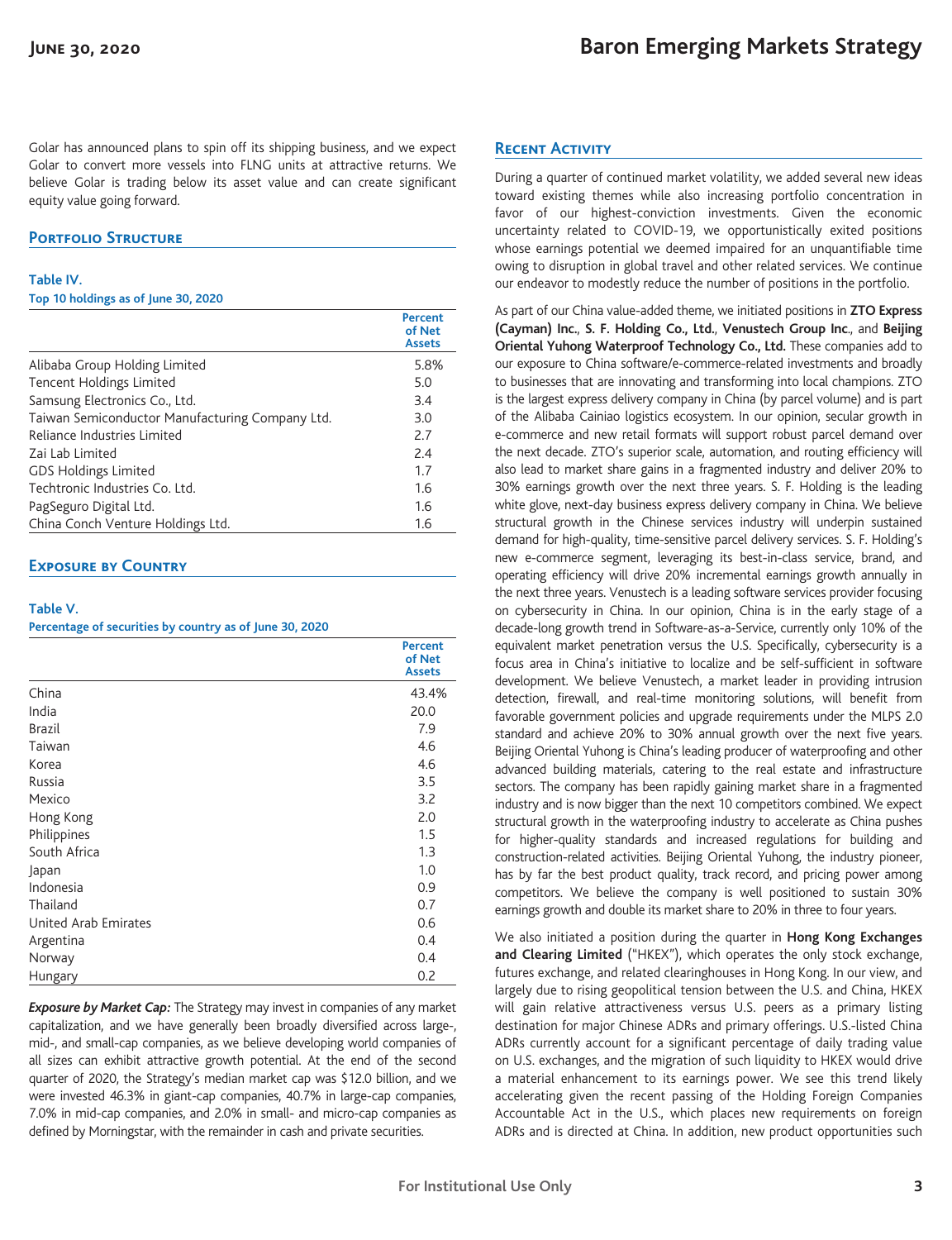as the listing of MSCI Index futures and potential inclusion of A-share derivatives will drive higher volumes and revenue growth at HKEX, beyond base case market expectations.

Related to our India consumer finance theme, we initiated a position in **Muthoot Finance Ltd.**, which is the largest gold-based non-bank financial company in India. Muthoot primarily serves under-banked borrowers in semi-urban/rural areas, which resonates with our keen interest to invest in businesses that support financial inclusion. The company is witnessing a surge in demand for gold loans owing to increased risk aversion by banks and other lenders in the aftermath of the IL&FS credit crisis and more recently due to COVID-19-related disruption/liquidity squeeze. We believe Muthoot is well positioned to generate 20% to 25% earnings growth over the next several years and will also benefit from rising gold prices that will support higher loan growth and operating leverage and lower credit costs.

We also established a position in **Localiza Rent a Car S.A.**, which is the largest car and fleet rental operator in Brazil. The company has pioneered an integrated business model from car purchase, to car and fleet rental, to used car sales. Localiza enjoys competitive advantages in buying and selling vehicles, while retaining the highest residual value. The company has been a key beneficiary of ongoing industry consolidation and should continue to gain market share due to its scale and cost structure. After a COVID-19-related disruption, we believe demand for car rentals and ride sharing will recover faster than other forms of transportation such as buses, rail, and air travel. We also expect further traction in fleet outsourcing among Brazilian corporates driven by a growing preference among younger employees to use rental and rideshare alternatives versus public transportation.

During the quarter, we opportunistically exited several positions, most notably **Azul S.A.** and **Copa Holdings, S.A.** We believe the COVID-19-related impact to global airlines and travel-related companies has impaired their earnings trajectories indefinitely, and we do not have visibility into traffic and revenue normalization trends. In our endeavor to increase the weightings of holdings in which we have highest conviction in quality and return potential while simultaneously eliminating lower conviction or smaller holdings over time, we also exited positions in **Cogna Educacao SA**, **Guangzhou Automobile Group Company Limited**, **Haitong Securities Co., Ltd.**, **Lenovo Group Limited**, and **Sinopharm Group Co. Ltd.**

#### **Outlook**

In our first quarter letter, we suggested that as COVID-related liquidity strains were likely abating, equities should, at a minimum, stabilize, and that as COVID cases peaked, testing capacity increased, and focus shifted to potential therapies, vaccines, and economic reopening, the policy stimulus in the pipeline would likely shift from defense to offense. We suggested at the time that the lack of confidence in the ability of EM countries to manage the COVID crisis likely led to a market mispricing, and speculated that investors were overlooking several positives such as younger populations and a history of balancing health, mortality, and economic risks, while noting that China, an EM barometer, was one of the best-placed countries to return to economic normalcy. While much of the above came to pass and EM equities recovered strongly, the second quarter remained volatile and bifurcated during much of the period.

During the peak of the global market crisis in March, global equity correlations neared 1.0, with most equities rapidly moving towards distressed levels given uncertainties regarding employment, consumer spending, corporate and personal bankruptcies, real estate occupancy, and bank solvency. However, as the U.S. Federal Reserve ("Fed"), Congress, and a chorus of global policymakers moved in unison to construct a fiscal and liquidity bridge to economic reopening, a hierarchy of performance in the recovery began to take hold. As policymakers effectively underwrote the largest insurance policy we have ever seen, capital began to flee towards the explicitly underwritten assets. This included various credit markets and assets targeted directly by the Fed, which had effectively countered the forced deleveraging and asset deflation that was well underway in mid-March. Countries with room for fiscal expansion, or with current account and FX reserve surpluses, and industries or companies with strong credit quality, were also early beneficiaries. By mid-April, it was becoming clear to us that investors were discerning between certain industries and companies as perceived beneficiaries of COVID-disruption such as those associated with *e-commerce/logistics, remote access/working from home, digitization beneficiaries (internet data centers, online education, and cloud software providers), essential consumption, home improvement, health care/ pharmaceuticals/diagnostics*; COVID-survivors (industries and companies that were adversely impacted but likely to remain going concerns); and a third group was considered COVID-impaired, which maintained an extraordinarily high risk premium given liquidity and solvency risks such as businesses associated with *airline/travel, physical real estate, retail/ restaurants, and banks*. Like most equity managers, our portfolio had exposure to each category, and our strategy was to hold our COVIDimpaired investments given what we viewed as steep and overly-punitive discounts, with a goal of exiting should they return to our assessment of fair value or higher on enthusiasm over reopening or vaccine/therapy developments (the viability of which currently remain unpredictable, in our view). During the quarter, we assessed opportunities to add to COVIDimpacted investments, given our view that they would eventually return to normal conditions with earnings power intact, and analyzed COVIDbeneficiaries on a case-by-case basis, to determine whether we perceived the benefit as being long-term, permanent, or transitory. Similarly, markets also assigned a hierarchy of performance by country, depending on perceived ability to manage the health care, economic, and liquidity crises, with certain EM countries at the short end of the stick. In our communications during the quarter, we suggested that selling COVIDimpacted or COVID-impaired EM equities, particularly those with long-term appeal, such as those domiciled in India or Brazil, would turn out to be poor decisions. Given that capital markets and currencies had *already been repriced*, capital chasing assets carrying the greatest insurance premium had created an attractive arbitrage opportunity for investing in the perceived riskier securities and businesses. To us, either the insurance policy would perform, providing a bridge to vaccinations/therapies and economic normalization, in which case buying/holding more steeply discounted COVID-impacted companies, countries, and currencies would lead to very attractive returns, or the insurance policy would fail as fiscal resources became exhausted, and the underwritten assets would likely have more downside in such a scenario than those already trading at discounted or distressed levels.

As the second quarter progressed global economies increasingly pursued reopening, businesses and world health agencies announced progress